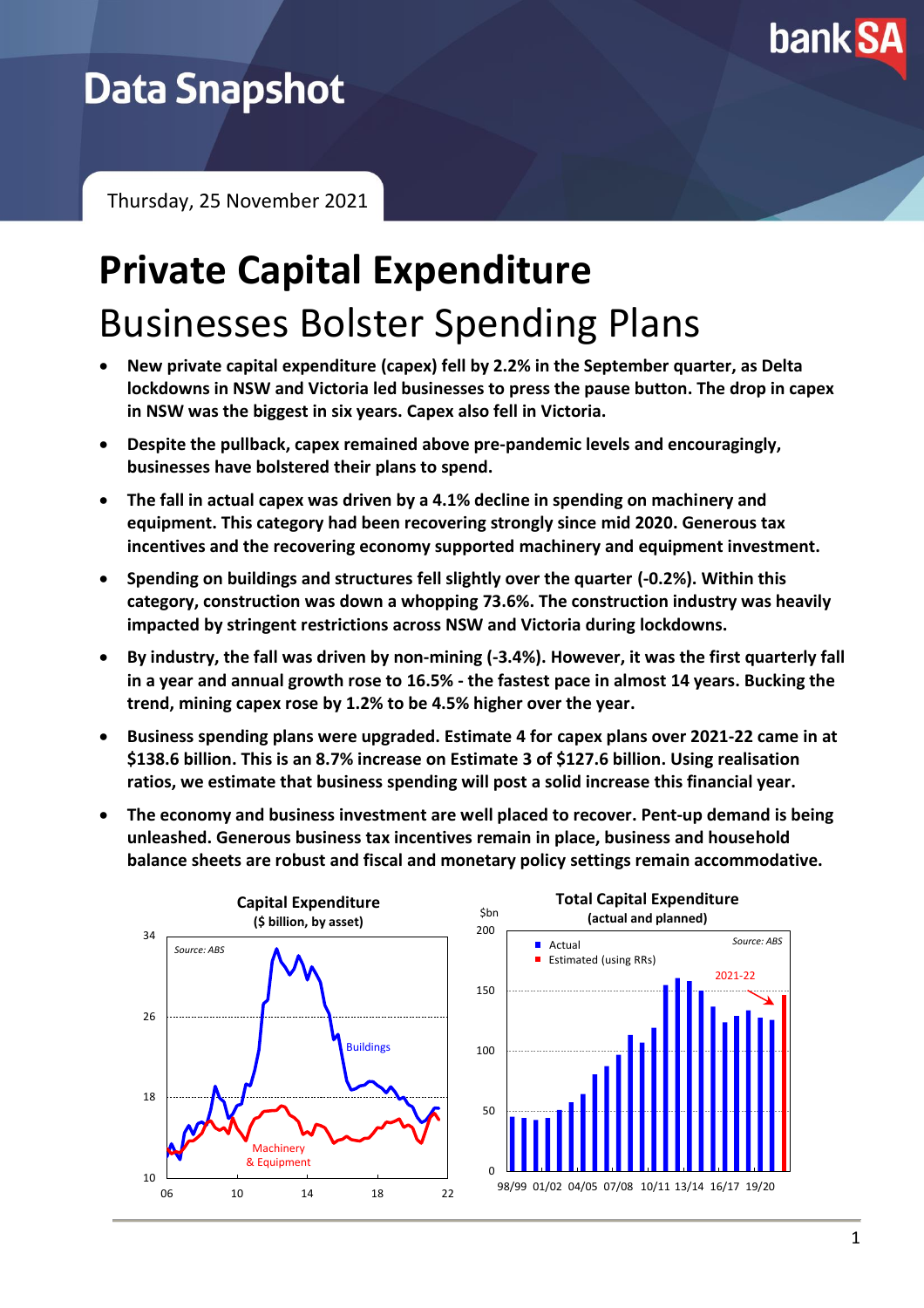### **Actual Spending**

New private capital expenditure (capex) plans and business investment had been recovering going into the Delta lockdowns. However, prolonged lockdowns across our two largest states have impacted capital expenditure spending over the September quarter.

Capex fell by 2.2% over the quarter. It follows solid growth over the previous three consecutive quarters, as the economy bounced back from the hit during 2020. Despite the pullback, total capex remained just above pre-pandemic levels, as of the December quarter of 2019.

#### - **Machinery & Equipment**

The fall was driven by a 4.1% decline in spending on machinery and equipment. This category had been recovering strongly since the middle of 2020, as businesses capitalised on generous tax incentives from the Federal government, such as the temporary full expensing and temporary loss carry-back measures. The recovery in the broader economy also supported business investment, including spending on machinery and equipment. Despite the fall, spending on machinery and equipment remained 3.3% above pre-pandemic levels.

### - **Buildings & Structures**

Spending on buildings and structures fell slightly over the quarter, down 0.2%, to be 2.2% below pre-pandemic levels. Within this category, construction spending was down a whopping 73.6% over the quarter. The construction industry was heavily impacted by stringent restrictions across NSW and Victoria during the Delta lockdowns. This impact included a two-week construction shutdown in NSW.

### - **By Industry**

By industry, the fall in capex was driven by the non-mining industry, which declined by 3.4% over the quarter. However, investment in the non-mining industry has been recovering strongly since it was hard hit during the depths of the pandemic. In fact, it was only the first fall in a year. And in annual terms, non-mining capex rose 16.5%, its fastest annual growth in almost 14 years. However, annual growth is partly impacted by base effects from weak capex spending a year ago.

Capex across other services, retail trade, administrative & support services, and professional, scientific & technical services all fell by more than 10% over the quarter.

Bucking the trend, mining capex rose by 1.2% to be 4.5% higher over the year. Investment in the mining industry has been relatively steady during the pandemic, as strong global demand for commodities supported investment plans to maintain existing capacity. However, investment has not increased significantly, as mining companies have so far not sought to materially expand capacity in response to higher commodity prices. This likely reflects expectations that price increases are unlikely to persist in the longer-term. Consistent with those expectations, iron ore prices have fallen significantly over recent months, from highs of around US\$240 per tonne in mid 2021 to below US\$100 per tonne currently.

#### **States and Territories**

Across the country, the fall in capex over the quarter was mixed, reflecting scattered lockdowns in major capital cities and states.

Spending declined in all states and territories, except for SA, Tasmania and the NT. The ACT experienced the largest quarterly fall, declining by 16.7%, albeit from a historically high level. NSW followed, slipping 8.5% for the quarter, the largest quarterly fall in six years. This was led by a 14.8% contraction in plant machinery and equipment expenditure. Victoria, Queensland and WA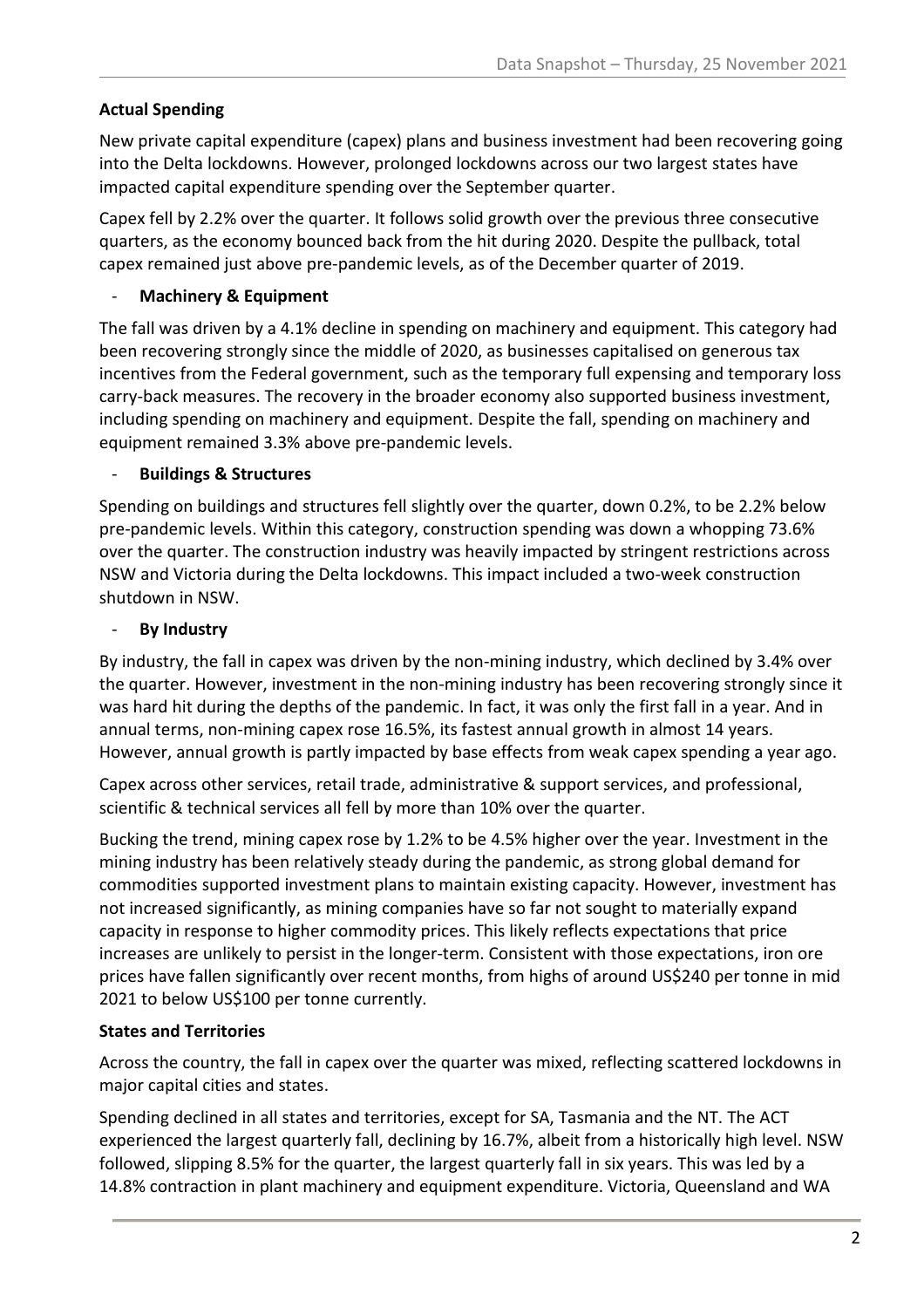recorded more muted declines in the quarter, down 1.6%, 0.7% and 0.3%, respectively.

Capex surged in Tasmania over the September quarter, up 25.8% to a record high, however, this can be a volatile series. Meanwhile, capex also rose in SA (4.2%) and the NT (2.3%). The increase in capex in these states is consistent with less disruption from the Delta wave of COVID-19.

On an annual basis, all states and territories recorded growth. However, the strength reflects the rebound from weak investment outcomes during the peak of the pandemic, as capex hit its lowest level during the pandemic in the September quarter of 2020. Annual growth was led by Tasmania (66.5%) and the NT (62.0%), followed by Victoria (19.2%), SA (19.1%) and WA (13.6%).

Encouragingly, capex remains above pre-pandemic levels nationally. Nevertheless, expenditure has fallen back below pre-pandemic levels in NSW, Queensland, Victoria and the ACT.

#### **Spending Plans**

Despite the Delta lockdowns, capex plans were upgraded. Estimate 4 for expenditure plans over 2021-22 came in at \$138.6 billion. This is an 8.7% increase on Estimate 3 of \$127.6 billion. While estimates tend to increase over the year as business plans become more certain, this increase was higher than is typical for Estimate 4.

To reduce the impact of businesses adding to their investment plans, estimates can be compared with the same estimate from the prior year. Estimate 4 for 2021-22 was 19.7% higher than Estimate 4 for 2020-21. This is a very strong outcome. However, it partly reflects a rebound from weak investment expectations last year, due to significant uncertainty caused by the pandemic.

Another method of assessing the strength of investment plans is to adjust the numbers by realisation ratios – calculated using historical outcomes of how investment plan estimates have translated into actual investment spending by the end of the relevant financial year. Using a fiveyear realisation ratio, spending plans are expected to be around 16% higher in 2021-22 than in 2020-21. This is higher than Estimate 3 from the June quarter, which suggested that investment over 2021-22 would be around 13% higher than in 2020-21.

The upgrade to investment plans is an encouraging sign for the recovery in business investment.

#### **Outlook**

As expected, actual business capex was negatively affected by the Delta lockdowns. However, encouragingly, businesses upgraded their investment plans. Business confidence has remained more resilient during the Delta lockdowns than lockdowns earlier in the pandemic. In fact, confidence has bounced back strongly, approaching all-time highs recorded earlier in the year, as sentiment was buoyed by vaccination rates and roadmaps out of lockdowns.

The economic recovery is being led by consumer spending, as pent-up demand is unleashed. Our customer liaison suggests a recovery in business spending is already underway. Generous business tax incentives remain in place, business and household balance sheets are robust following the large build-up of savings, and fiscal and monetary policy settings remain accommodative.

> **Jarek Kowcza, Senior Economist** Ph: 0481 476 436

> > &

**Jameson Coombs, Associate Economist**

Ph: 0401 102 789